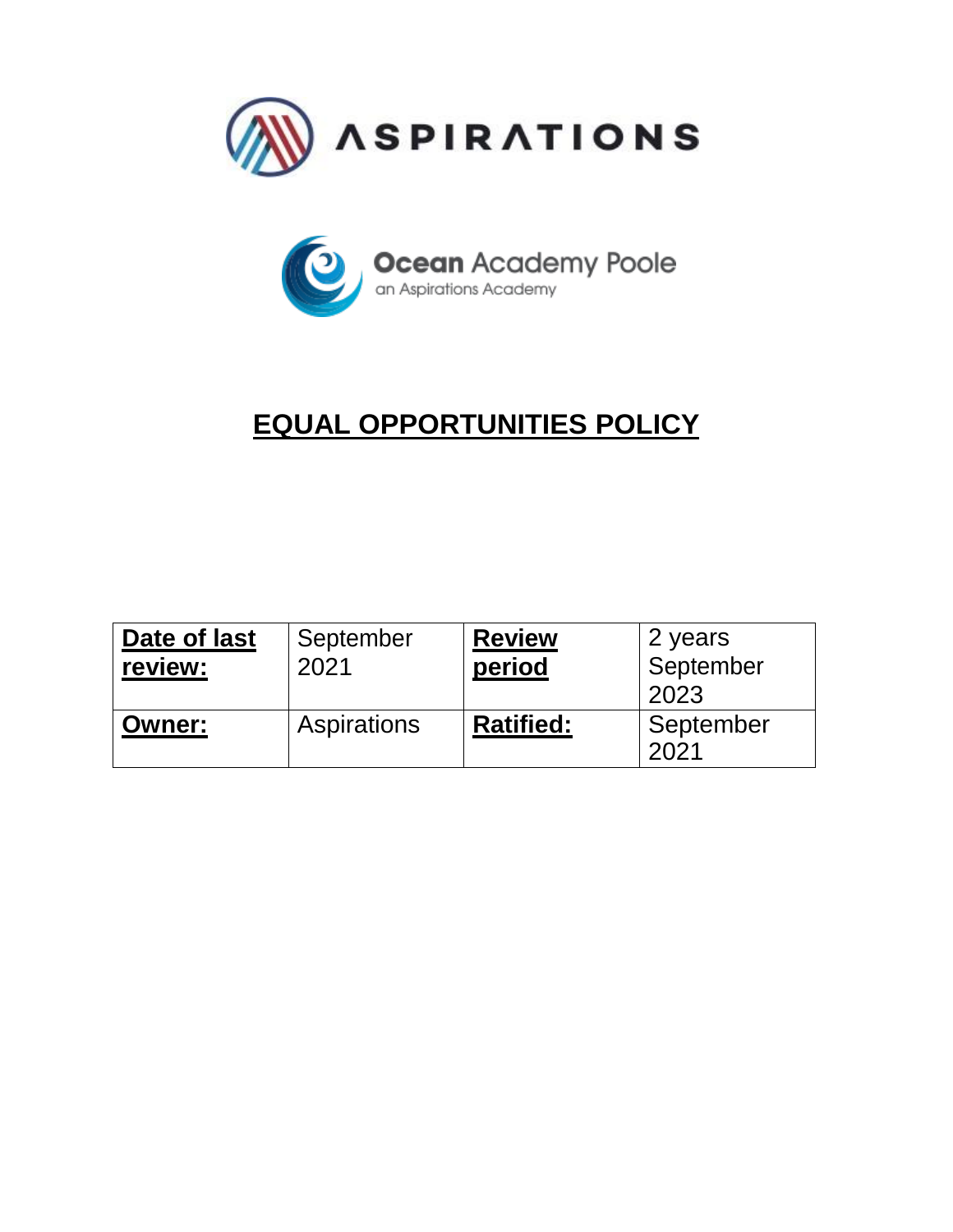# **Equal Opportunities PolicyIntroduction**

1.1 The Aspirations Academies Trust (Aspirations/the Trust) is committed to encouraging and achieving a working environment which is underpinned by fairness to all individuals, where equality and diversity is recognised, encouraged and valued, and the concept of individual responsibility is accepted by all.

1.2 It is unlawful to discriminate directly or indirectly in recruitment or employment on grounds of sex, gender history or gender reassignment, pregnancy, age, colour, race, nationality, ethnic or national origin, sexual orientation, religion or belief, or because someone is married or is a civil partner. It is also unlawful to discriminate unjustifiably on grounds of disability or to fail to make reasonable adjustments to overcome barriers to employment caused by disability.

#### **1.3 Legal enactments**

- 1.3.1A person may complain of being harassed and or unfairly treated under UK legislation. The following are relevant UK statutes:
	- The Equality Act 2010
	- The Employment Rights Act 1996
	- The Part-time Work Regulations 2000
	- The Employment Act 2002
	- The Fixed- time Work Regulations 2002
	- The Work and Families Act 2006

#### **2. Purpose**

2.1 Aspirations is committed to eliminating discrimination and encouraging diversity amongst its workforce. Our aim is that our workforce will be truly representative of all sections of society and each employee feels respected and able to give of their best. To that end the purpose of this policy is to provide equality and fairness for all in our employment and not to discriminate on grounds of gender, marital status, race, ethnic origin, colour, nationality, national origin, disability, sexual orientation, religion or age. We oppose all forms of unlawful and unfair discrimination.

2.2 This policy aims to promote an inclusive culture and working environment where:

- The diversity of all employees is respected and valued
- All employees have the opportunity to receive fair treatment in an environment free from discrimination and harassment

● Opportunities for promotion, training, and continued employment are provided to all staff based on merit and ability in relation the role criteria.

● No employee or job applicant shall be disadvantaged by requirements that cannot be shown to be relevant to the job they applied for or hold.

• All employees will be helped and encouraged to develop their full potential and the talents and resources of the workforce will be fully utilised to maximise the efficiency of the organisation.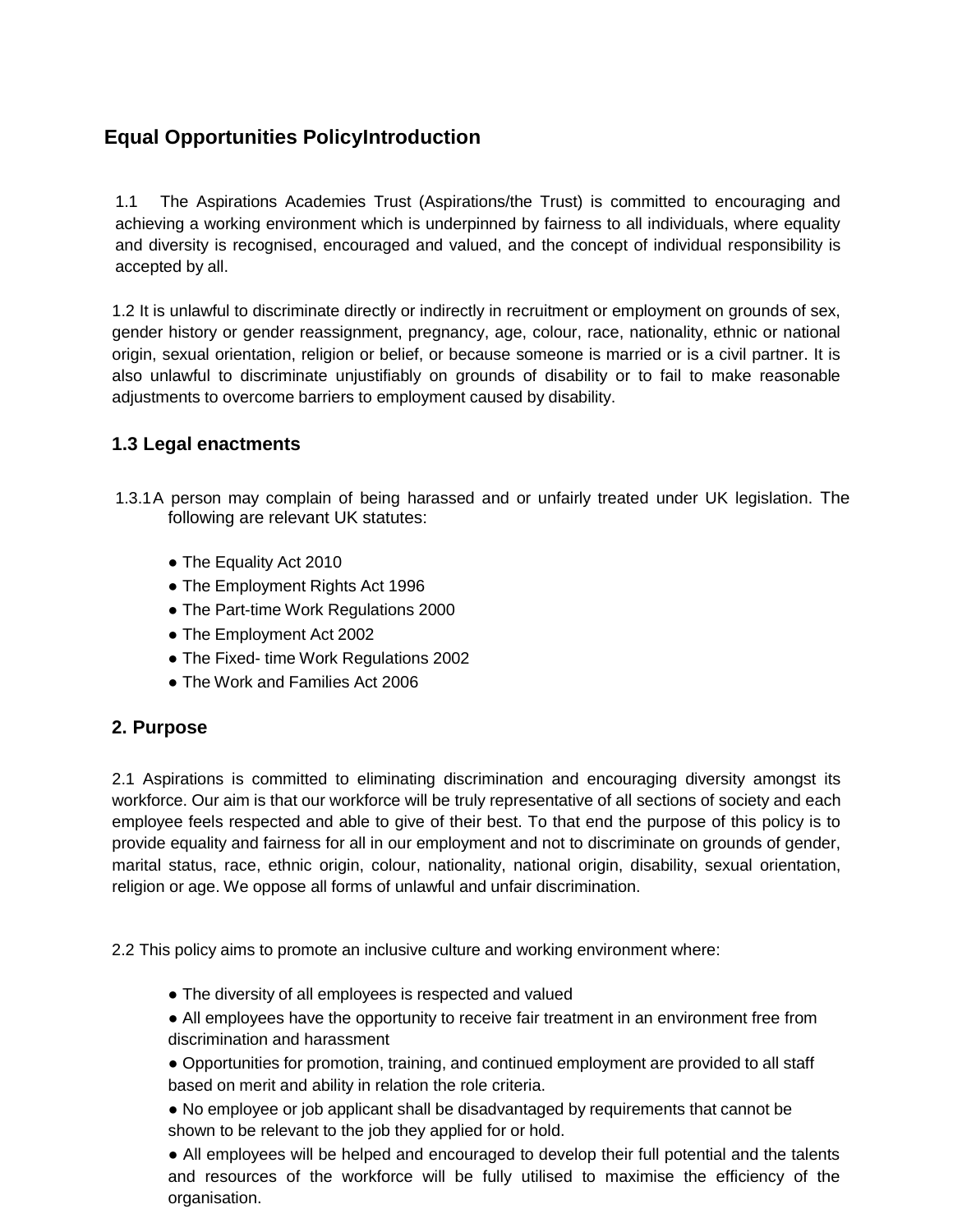• No form of intimidation, bullying or harassment will be tolerated.

#### **3. Scope**

3.1 This procedure applies to all employees of Aspirations.

3.2 This policy applies to all aspects of employment from the advertisement of jobs, recruitment, terms and conditions of employment, career development, counselling, training, promotion, grievance and disciplinary procedures, through to reasons for termination of employment.

#### **4. Responsibilities**

4.1 Aspirations is responsible for maintaining fair, consistent and objective procedures for matters relating to equality of opportunity and diversity and for ensuring that employees are appropriately trained. Accordingly it shall arrange for the Equal Opportunities Policy to be reviewed periodically consulting as appropriate, including with unions in accordance with the Trust's Trade Union Recognition Agreement. The Trust shall also undertake measures to ensure the policy is appropriately and consistently applied across all Aspirations academies (e.g. training and/or access to specialist professional support).

4.2 Within each Aspirations academy:

1. The Principal has overall responsibility for the internal organisation, control and management of the policy. This includes responsibility for the collation and retention of the records necessary to enable the academy to have in place an effective monitoring system.

2. The members of the SLT (senior leadership team or designated senior manager) have responsibility for the internal organisation, control and management of their area of responsibility.

3. Managers are responsible for:

● Co-operating with any measures introduced by the academy in relation to equal opportunities

- Managing their employees in a way which is consistent with this policy
- Setting a good example and ensuring all employees understand the standards expected from them
- Following agreed procedures
- Dealing firmly with breaches in accordance with the Aspirations Disciplinary Policy
- 4. All employees are responsible for:

● Co-operating with any measures introduced by the academy in relation to equal opportunities

● Treating colleagues and others (including pupils, visitors, contractors etc.) with respect and in ways which are consistent with this policy

• Challenging and reporting breaches